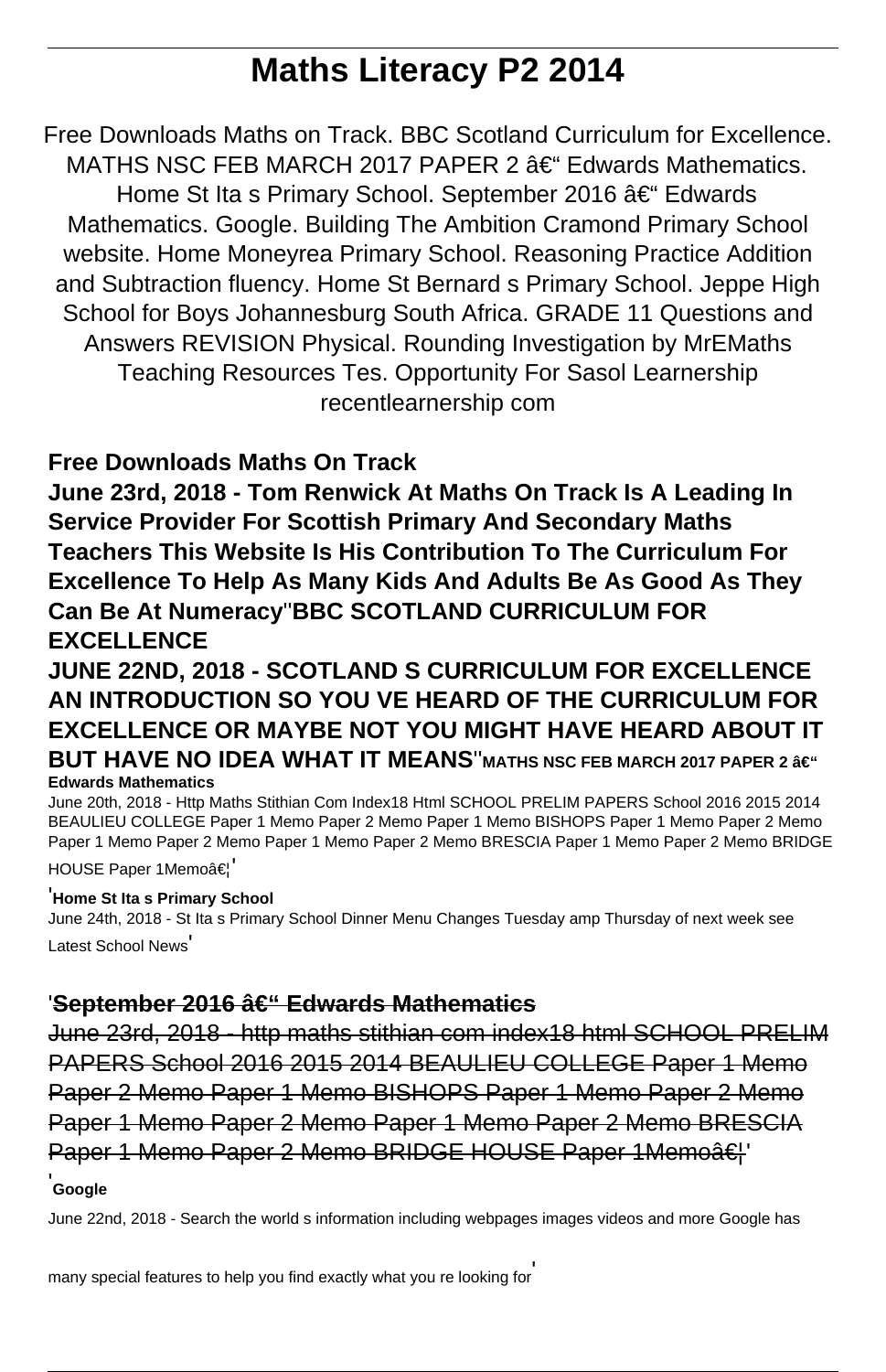'**Building The Ambition Cramond Primary School website June 17th, 2018 - Building the Ambition published in August 2014 acts as National Practice Guidelines to support staff in providing high quality early learning and childcare**'

'**Home Moneyrea Primary School**

June 22nd, 2018 - Moneyrea Primary School Go to the Gallery to see all the photos from Moneyrea Primary School Sports Day'

'**Reasoning Practice Addition And Subtraction Fluency** June 24th, 2018 - Hi Lily Wright91 Thank You So Much For Getting In Touch It S Lovely To Hear From You You Will Find All Of Our Maths Reasoning Tests For KS2 Here Https Www Twinkl Co Uk Resources Keystage2 Ks2 Keystage2 Ks2 Assessment Tests'

'**home st bernard s primary school**

**june 24th, 2018 - st bernard s primary school cookie notice we use cookies to track usage and improve the website click here for more information i understand**'

'**Jeppe High School For Boys Johannesburg South Africa June 22nd, 2018 - Jeppe High School For Boys Is Johannesburg's Oldest Public School Having Been Established In 1890 In Fairview Johannesburg As Noted In The Book Historic Schools Of South** Africa a€œperhaps More Than Any Other Johannesburg School It **Reflects The History And The Changing Character Of The City And Has Always Been A Melting Pot For Children Of**'

## '**GRADE 11 Questions and Answers REVISION Physical**

June 21st, 2018 - 1 Waves and Sound QUESTIONS 2 Final 2014 Grade 11 QUESTION Paper 1 June 3 Final 2014 Grade 11 Paper 1 Memo June 4 Physical Sciences P1 Grade 11 2014 Common Paper Eng 5 Physical Sciences P1 QP 6 Grade 11 Controlled Test 1 2015 7 Grade 11 Memo For Test 1 2015 8 Gr11 phsc p1 N15 QP Eng 9 2016 GRADE 11 PHY SCIENCES TEST 1 FINAL 10 2016†!

'**Rounding Investigation by MrEMaths Teaching Resources Tes** June 23rd, 2018 - A real life scenario based activity requiring rounding up to hundreds tens and one dp Also includes literacy elements Comments appreciated''**OPPORTUNITY FOR SASOL LEARNERSHIP RECENTLEARNERSHIP COM JUNE 24TH, 2018 - I AM A HARDWORKING DEDICATED A YOUNG MAN WHO ALWAYS STRIVE FOR PERFECTION I AM SEEKING IN SERVICE TRAINING NAMELY P1 AND P2 IN A FIELD WHERE MY**